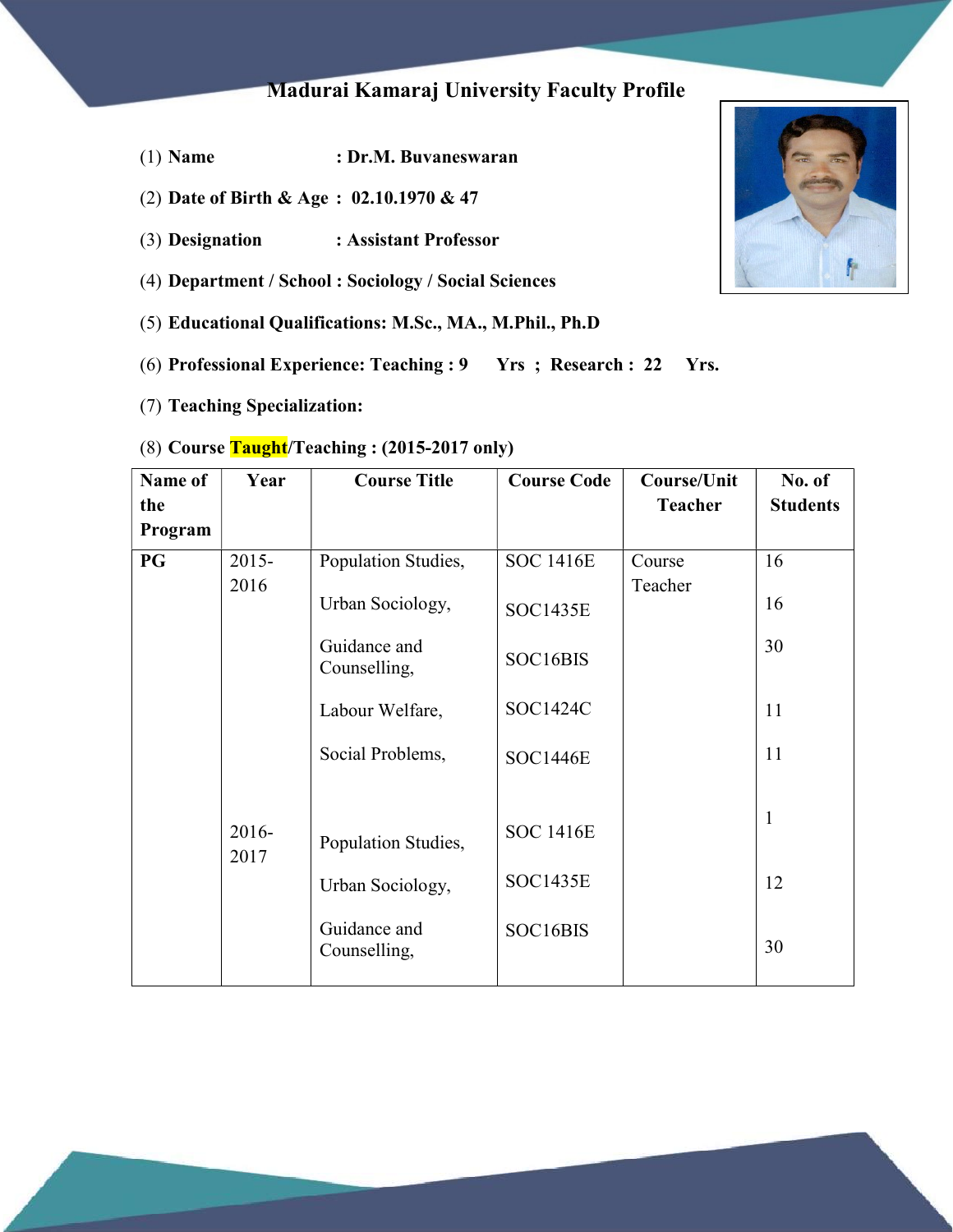| <b>M.Phil</b> | $2015 - 16$ | <b>Global Health Issues</b><br>and Communication | MSOC13E | 8 |  |
|---------------|-------------|--------------------------------------------------|---------|---|--|
|               |             | <b>Advanced Research</b><br>Methodology          | MSOC11C |   |  |
|               | $2016 - 17$ | Global Health Issues<br>and Communication        | MSOC13E |   |  |
|               |             | <b>Advanced Research</b><br>Methodology          | MSOC11C |   |  |
| Ph.D          |             |                                                  |         |   |  |

## (9) Teaching Awards / Recognition:

| S.No. | Name of the<br>Award | National/   Awarding<br>State/<br><b>International</b> | Agency | Month and<br>Year | <b>Place</b> | Value<br>if any |
|-------|----------------------|--------------------------------------------------------|--------|-------------------|--------------|-----------------|
|       |                      |                                                        |        |                   |              |                 |
|       |                      |                                                        |        |                   |              |                 |

## (10) Research Specialization: Social Exclusion and Inclusion Studies

#### (11) Research Supervision :

| Program       | Completed | Ongoing |
|---------------|-----------|---------|
| Ph.D          |           |         |
|               |           |         |
| <b>M.Phil</b> | 13        | 13      |
|               |           |         |

(12) Research Projects: Completed : 1 Ongoing : Nil

(13) Details of Completed Research Projects :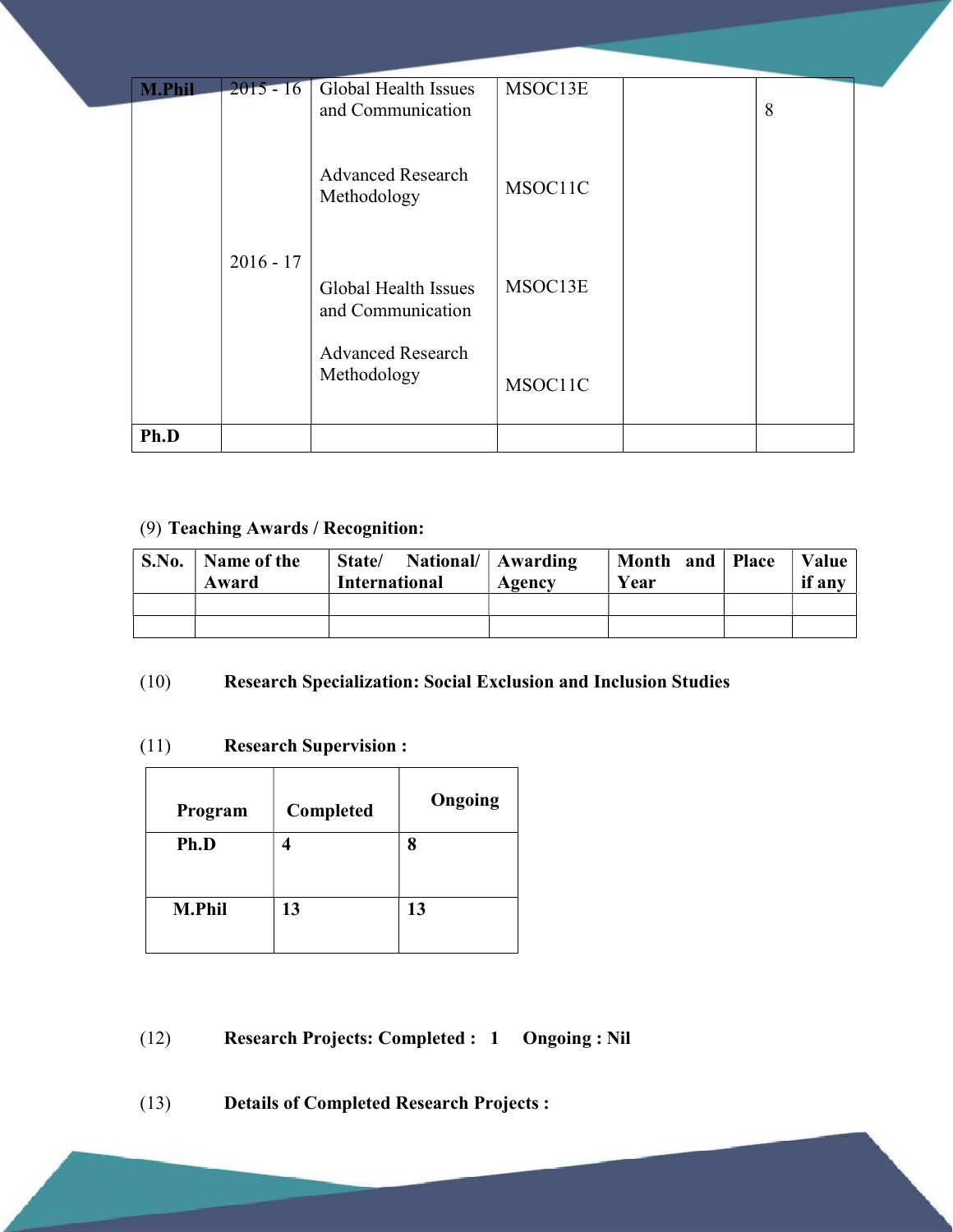| S.No. | <b>Title of the Project</b>   | <b>Funding</b> | <b>Sanctioned</b> | <b>Total</b> | Year |
|-------|-------------------------------|----------------|-------------------|--------------|------|
|       |                               | Agency         | Order No.         | Grant        |      |
|       |                               |                | & Date            |              |      |
|       | A Study on Social             | UGc, New       | $F.5 - 52/2010$   | 6,75,800     | 2014 |
|       | <b>Exclusion of Dalits in</b> | Delhi.         | &                 |              |      |
|       | Madurai and Theni Districts   |                | 14.03.2013        |              |      |
|       | of Tamilnadu                  |                |                   |              |      |
|       |                               |                |                   |              |      |

## (14) Details of Ongoing Research Projects : Nil

| S.No. | <b>Title of</b><br>the<br>Project | <b>Funding</b><br>Agency | <b>Sanctioned</b><br>Order No. &<br>Date | <b>Total Grant</b> | Year |
|-------|-----------------------------------|--------------------------|------------------------------------------|--------------------|------|
|       |                                   |                          |                                          |                    |      |
|       |                                   |                          |                                          |                    |      |

## (15) Details of Present Research Scholars :

| S.No. | <b>Name of the Scholar</b> | <b>Thesis</b><br>Registered<br><b>Title</b>                                                                                                                                  | <b>Register</b><br>with<br>No.<br>Date | Fellowship<br><b>Details</b> |
|-------|----------------------------|------------------------------------------------------------------------------------------------------------------------------------------------------------------------------|----------------------------------------|------------------------------|
| 1.    | R.A. Gopal                 | Study<br>Social<br>A<br>on<br>Exclusion and Political<br>Inclusion of Dalits in<br>Tamil Nadu                                                                                | 19.08.2013                             | N <sub>0</sub>               |
| 2.    | Mrs.N.Karunya Devi         | A Study on the Problems<br>of Children affected by<br>HIV at Chennai City in<br>Tamil Nadu                                                                                   | 01.03.2012                             | N <sub>0</sub>               |
| 3.    | R.Anusuya                  | The Impact of Mahatma<br>Gandhi National Rural<br>Employment Guarantee<br>(MGNREGS)<br>Scheme<br>among the Rural Women<br>Madurai<br>District,<br>1n<br>Tamil Nadu: A Study" | 02.10.2012                             | <b>ICSSR</b>                 |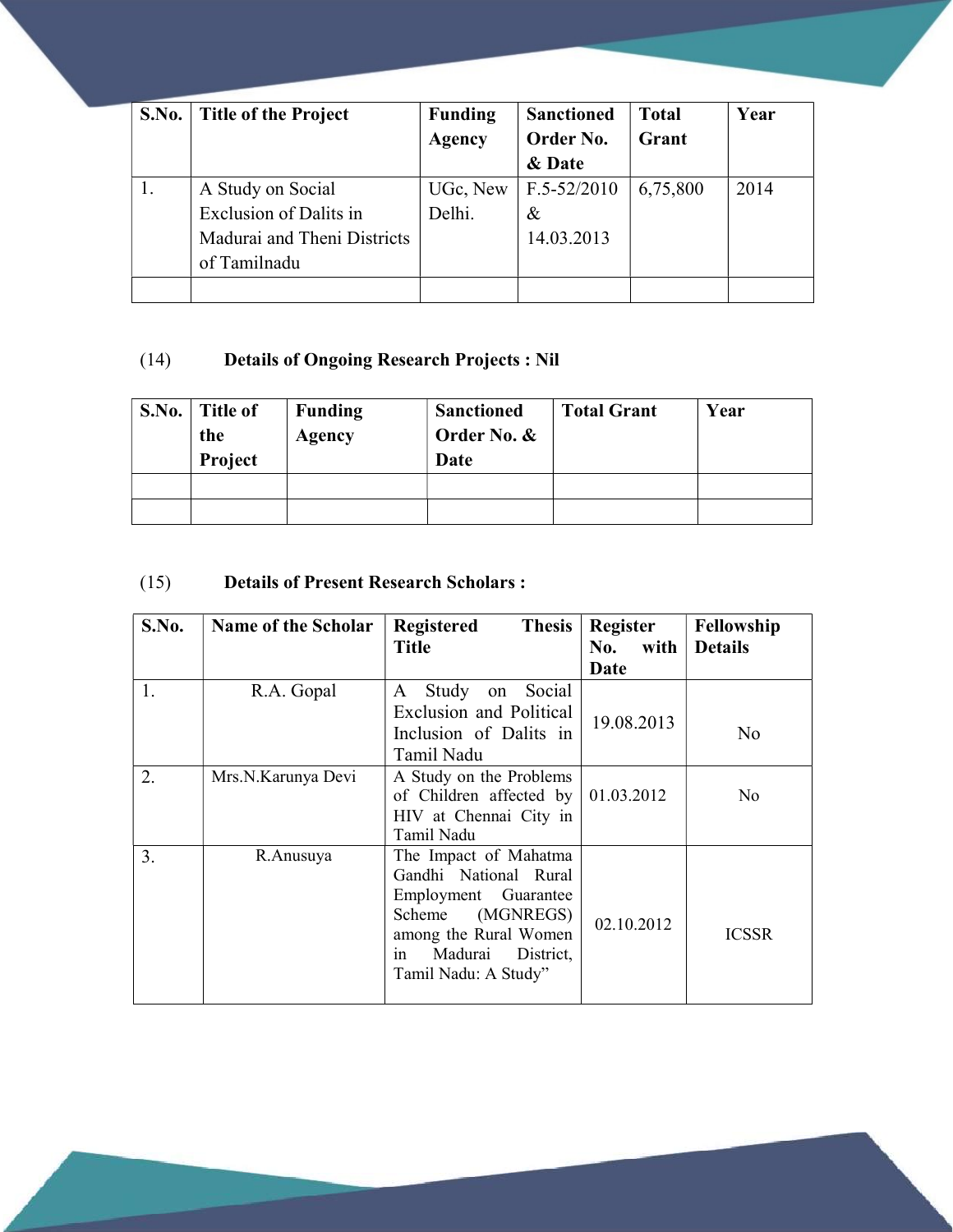| 4. | R.Sathiya Seelan | Perception<br>of<br>Cyber<br>Crime among College<br>Students in Madurai City<br>Tamil Nadu:<br>of<br>$\mathsf{A}$<br>Sociological Study | 19.12.2015 | N <sub>O</sub> |
|----|------------------|-----------------------------------------------------------------------------------------------------------------------------------------|------------|----------------|
| 5. | P.Thivakar       | Effects of Alcoholism<br>Youths<br>among<br>in<br>Madurai District of Tamil<br>Nadu: A Sociological<br>Study"                           | 19.12.2015 | N <sub>O</sub> |
| 6. | Amrit Versha     | A Study on Domestic<br>Violence Against Women<br>among Indian Families in<br>New South Wales of<br>Australia                            | 29.03.2016 | N <sub>O</sub> |
| 7. | C.Petchi         | Social<br>Study<br>A<br>on<br>Inclusion<br>of<br>Dalit Women Through<br>Globalization in Madurai<br>District of Tamil Nadu              | 30.08.2021 | N <sub>O</sub> |
| 8. | R. Thana lakshmi | The Study on Impact of<br>Globalization<br>among<br>Marginan Farmers<br>in<br>Madurai District<br>of<br>Tamilnadu.                      |            |                |

# (16) Research Awards / Recognition:

| S.No. | Name of the<br>Award | State/ National/   Awarding<br><b>International</b> | Agency | <b>Month</b><br>and Year | <b>Place</b> | Value<br>if any |
|-------|----------------------|-----------------------------------------------------|--------|--------------------------|--------------|-----------------|
|       |                      |                                                     |        |                          |              |                 |
|       |                      |                                                     |        |                          |              |                 |

 $\chi$ 

(17) Publications :

| S.No | <b>Title</b> | <b>Author(s)</b> | Jour<br>nal<br><b>Num</b> | Yr | Volu<br>me | Pages | Impa<br>ct<br>Facto | <b>ISBN</b> | Peer<br>review<br>Non |
|------|--------------|------------------|---------------------------|----|------------|-------|---------------------|-------------|-----------------------|
|      |              |                  | ber                       |    |            |       |                     |             | peer<br>review        |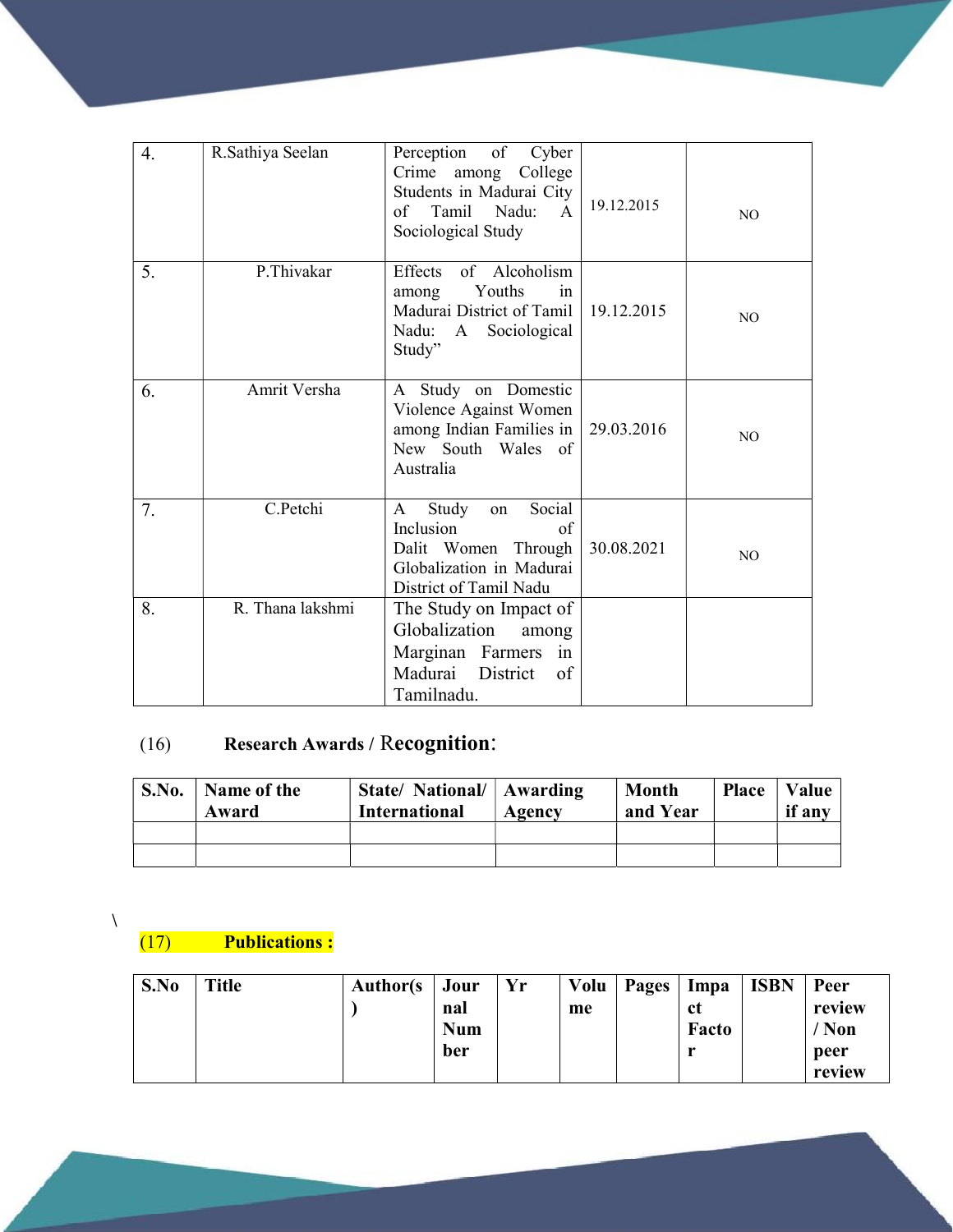| <b>Social Exclusion</b> | $Co-$  | 2015 | $\bf I$    | 199 | 978-      |  |
|-------------------------|--------|------|------------|-----|-----------|--|
| of Dalit Women          | author |      |            | to  | $81 -$    |  |
| in Madurai              |        |      |            | 205 | 8094-     |  |
| Districts of            |        |      |            |     | $247 - 1$ |  |
| Tamilnadu               |        |      |            |     |           |  |
| Social Exclusion        | $Co-$  | 2015 | <b>Nil</b> | 481 | 978-      |  |
| of Female               | author |      |            | to  | $81 -$    |  |
| Juvenile                |        |      |            | 487 | 8094-     |  |
| Delinquency $-$         |        |      |            |     | $247 - 1$ |  |
| An Overview             |        |      |            |     |           |  |
|                         |        |      |            |     |           |  |
|                         |        |      |            |     |           |  |

## (18) Conferences Participation :

| Name of                                    | Date      | <b>Place</b> | <b>State</b>        | Attended/        |
|--------------------------------------------|-----------|--------------|---------------------|------------------|
| the Conference                             |           |              | National/           | <b>Presented</b> |
|                                            |           |              | <b>Internationa</b> | (Post/Oral/      |
|                                            |           |              |                     | . )              |
| IQAC,<br>Workshop<br>Intellectual<br>on    | April,    | Madura       | <b>State</b>        | Attended         |
| Rights<br>and<br>Property<br>Innovation    | 2017      | $\mathbf{1}$ |                     |                  |
| Management in Knowledge Era                |           |              |                     |                  |
| Migration and Economic Development         | March, 20 | MKu          | <b>State</b>        | Attended         |
|                                            | 17        |              |                     |                  |
| Trends in<br>Social<br>Science<br>Emerging | Sep.      | Karaiku      | International       | Attended         |
| Research,                                  | 2016      | di           |                     |                  |
| Vision India 2020 : Dr. A.P.J Abdul        | 16.10.15  | Trichi       | National            | Attended         |
| Kalam's Dreams through Women               |           |              |                     |                  |
| Health Issues of Aged People in Tribal     | 31.03.15  | <b>MKU</b>   | National            | Attended         |
| Society: A Sociological Dimensions         |           |              |                     |                  |
| Work Management and Health Status of       | 22.08.15  | Karaiku      | National            | Attended         |
| Women in Academic Profession               |           | di           |                     |                  |

## (19) Papers Presented in Conference :

| <b>Name</b><br><sub>of</sub><br>the<br>Conference                                                                                | Date       | <b>Place</b> | <b>Title</b>                                                                                                  | Author<br>(s)                 | Confer<br>ence<br><b>Procee</b><br>ding<br><b>ISBN</b> |
|----------------------------------------------------------------------------------------------------------------------------------|------------|--------------|---------------------------------------------------------------------------------------------------------------|-------------------------------|--------------------------------------------------------|
| The Health Status of<br>Marginalised Groups<br>in India: Issues and<br>Concerns organized<br>by Department of<br>Sociology, MKU. | 06.03.2015 | <b>MKU</b>   | <b>Health Issues of Aged People</b><br>in<br>Society:<br><b>Tribal</b><br>A<br><b>Sociological Dimensions</b> | <b>First</b><br><b>Author</b> | <b>Nil</b>                                             |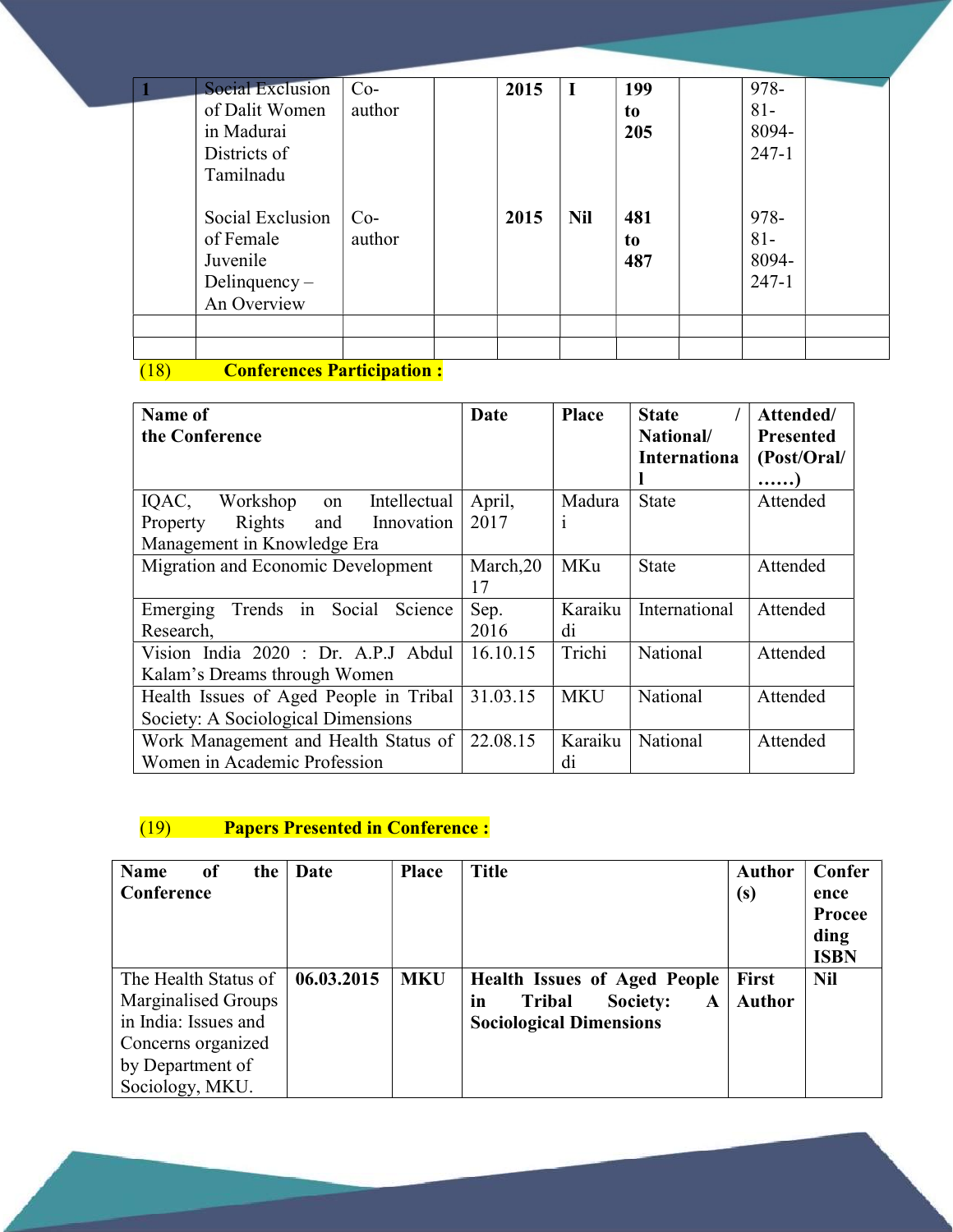| <b>Women and Social</b> | & 22.<br>21 | Karai | Work<br>and  <br>Management | <b>First</b>  | <b>Nil</b> |
|-------------------------|-------------|-------|-----------------------------|---------------|------------|
| Transformation:         | 08.2015     | kudi  | Health Status of Women in   | <b>Author</b> |            |
| New Era of Just and     |             |       | <b>Academic Profession</b>  |               |            |
| Gender – Fair           |             |       |                             |               |            |
| Society organized by    |             |       |                             |               |            |
| Department of           |             |       |                             |               |            |
| Women's Studies,        |             |       |                             |               |            |
| Alagappa                |             |       |                             |               |            |
| University,-            |             |       |                             |               |            |
|                         |             |       |                             |               |            |

## (20) Conference/Workshop/Seminar/Training Organized:

| <b>Type</b> | <b>Name</b> | Date(s)   Place | Role<br><b>Played</b> | No of<br><b>Days</b> | No.of<br>Participants   Agency | Funding   Budget | if any |
|-------------|-------------|-----------------|-----------------------|----------------------|--------------------------------|------------------|--------|
|             |             |                 |                       |                      |                                |                  |        |
|             |             |                 |                       |                      |                                |                  |        |

## (21) Research Publication Impact :

| No.of<br><b>Publications</b>   Citation | <b>Total</b> | <b>Highest</b><br><b>Citation</b> | h-index | <b>Total</b><br>Impact<br><b>Factor</b> | Lowest<br>Impact<br><b>Factor</b> | Average<br>Impact<br>Factor |
|-----------------------------------------|--------------|-----------------------------------|---------|-----------------------------------------|-----------------------------------|-----------------------------|
|                                         |              |                                   |         |                                         |                                   |                             |
|                                         |              |                                   |         |                                         |                                   |                             |

## (22) Books Published :

| S.No | Title of the<br><b>Book/Chapter</b> | Author(s)   Publisher   Year   Total | No of<br><b>Pages</b> | <b>With ISBN</b><br><b>Number</b> | <b>Editor Name</b><br>for Edited<br><b>Books</b> |
|------|-------------------------------------|--------------------------------------|-----------------------|-----------------------------------|--------------------------------------------------|
|      |                                     |                                      |                       |                                   |                                                  |
|      |                                     |                                      |                       |                                   |                                                  |

## (23) Intellectual Property Rights generated:

(a) Patents :

| S.No. | <b>Patent title</b> | Author(s) | Patent No. and date<br>(for Granted) | <b>Filing No</b><br>(for<br><b>Submitting/Pending)</b> |
|-------|---------------------|-----------|--------------------------------------|--------------------------------------------------------|
|       |                     |           |                                      |                                                        |

(b) Technology Developed/Transferred :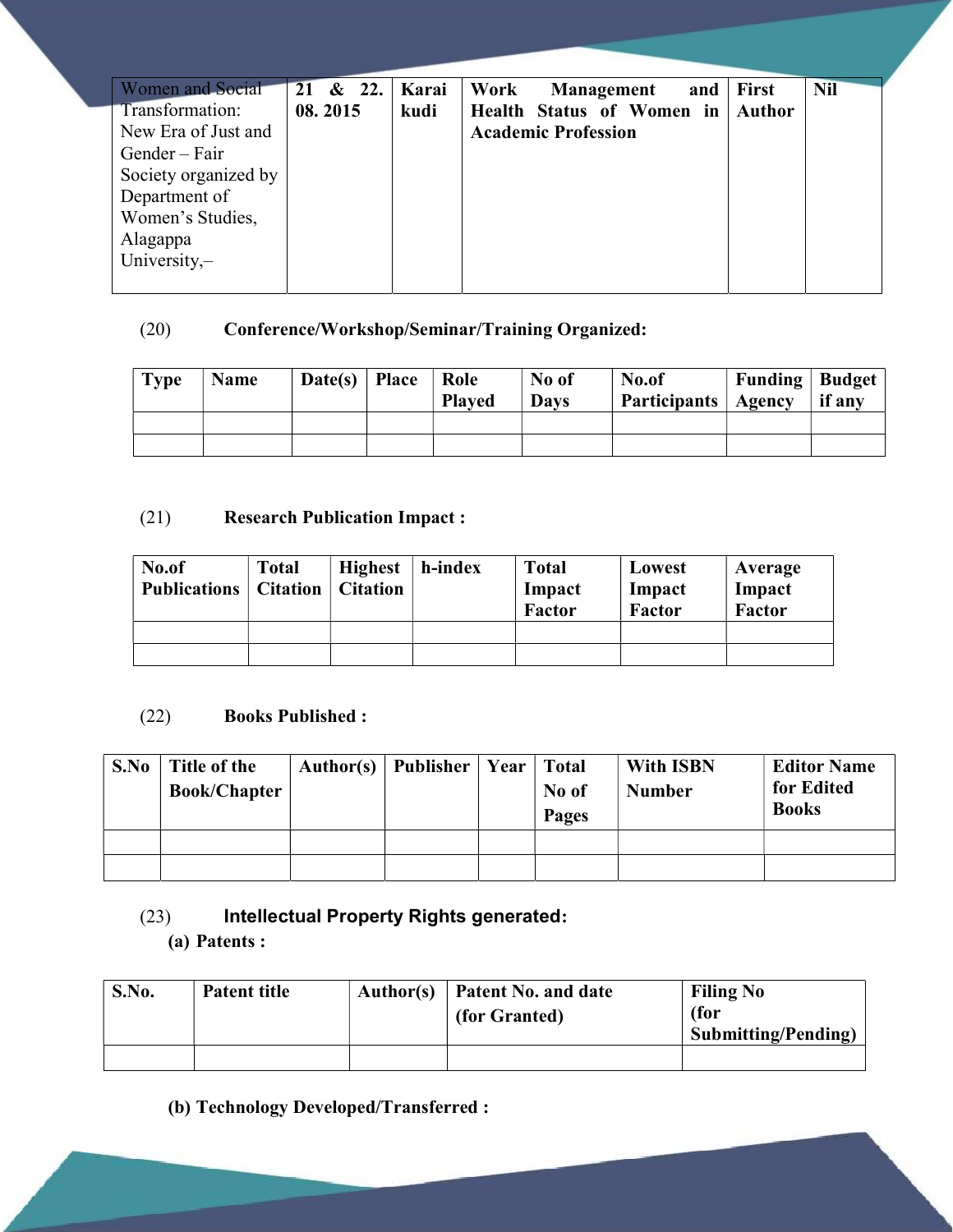| S.No. | <b>Title</b> | <b>Author(s)</b> | <b>Transferred to</b> | Period | <b>Funding Support</b><br>received if any |
|-------|--------------|------------------|-----------------------|--------|-------------------------------------------|
|       |              |                  |                       |        |                                           |

#### (Transferred receiving Organization/Company/Industry)

#### (c) Software Developed :

| S.No. | <b>Title</b> | <b>Author(s)</b> | <b>Purpose</b> | Period | <b>Funding Support</b><br>received if any |
|-------|--------------|------------------|----------------|--------|-------------------------------------------|
|       |              |                  |                |        |                                           |

#### (d) Scientific Data Contributions :

Biological

| <b>Name</b> | Author(s) | ID | <b>Deposited Data Bank</b> | Date | <b>Funding Support</b><br>received if any |
|-------------|-----------|----|----------------------------|------|-------------------------------------------|
|             |           |    |                            |      |                                           |

#### (Protein/DNA/RNA/Isolated Strains and their sequence information)

# (e) Structural Data Contributions :

(X-Ray/NMR/Microscope)

| <b>Name</b> | Author(s)   Methods | ID | <b>Deposited Data Bank   Date  </b> | Funding        |
|-------------|---------------------|----|-------------------------------------|----------------|
|             |                     |    |                                     | <b>Support</b> |
|             |                     |    |                                     | received if    |
|             |                     |    |                                     | any            |
|             |                     |    |                                     |                |

#### (24) Consultancy Services Offered :

| Sl.<br>No. | Name of<br>Client /<br>Organization | Period<br>Year) | Revenue<br>(Month $\&$   Generated<br><b>Earned</b> | <b>Purpose of</b><br>Consultancy   (Service / | <b>Type</b><br>Project) | Govt. / NGO /<br><b>Small Scale</b><br>Industry / Private |
|------------|-------------------------------------|-----------------|-----------------------------------------------------|-----------------------------------------------|-------------------------|-----------------------------------------------------------|
|            |                                     |                 |                                                     |                                               |                         |                                                           |
|            |                                     |                 |                                                     |                                               |                         |                                                           |
|            |                                     |                 |                                                     |                                               |                         |                                                           |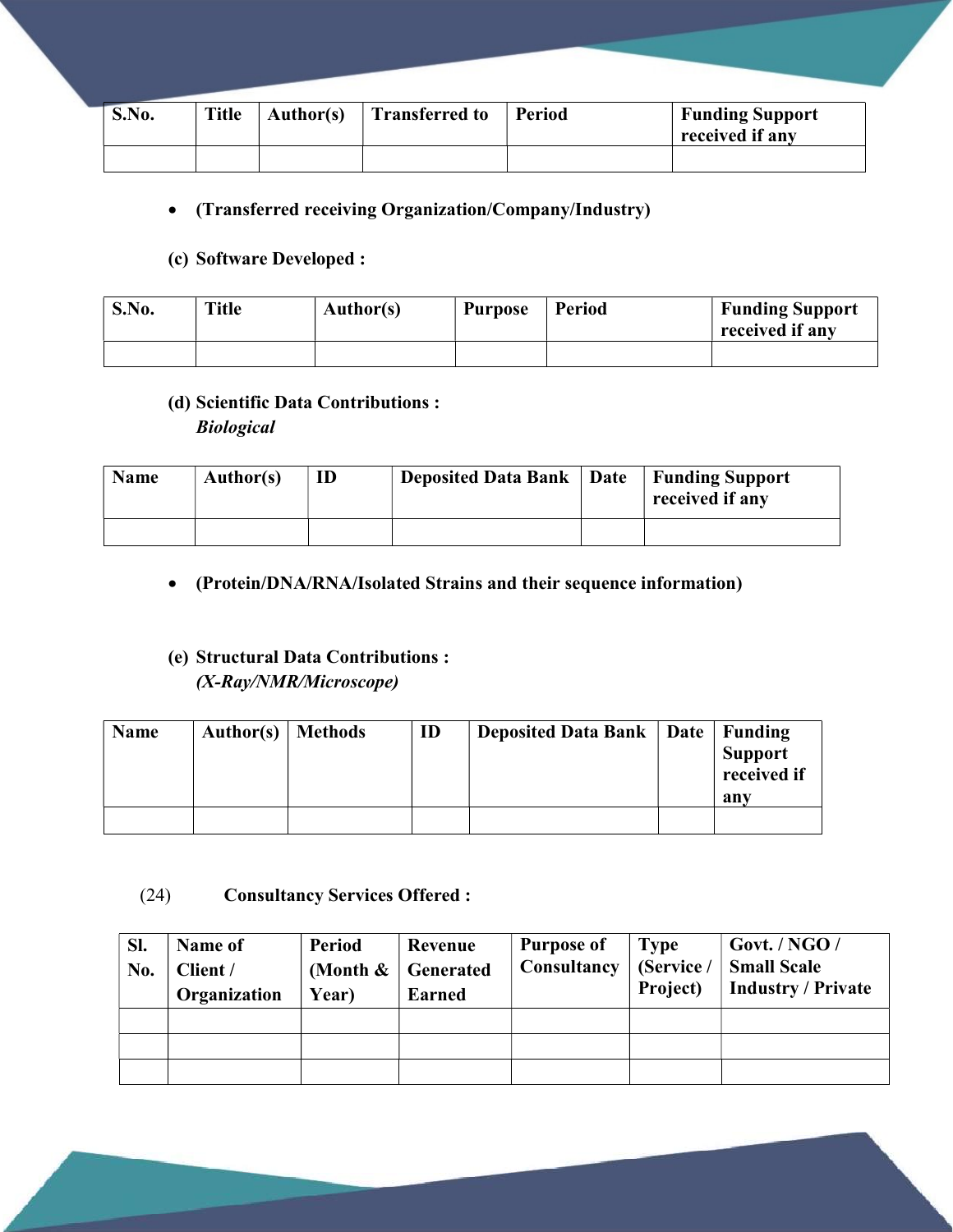(25) Research Collaboration (Both National & International) :

| $^{\circ}$ S.No. | Name of the<br><b>Collaborator</b> | Institute | <b>Details</b> | <b>Collaboration   Collaboration Output</b><br>(Papers/Patents/Research/Online) |
|------------------|------------------------------------|-----------|----------------|---------------------------------------------------------------------------------|
|                  |                                    |           |                |                                                                                 |
|                  |                                    |           |                |                                                                                 |

## (26) Foreign Academic Visit(s):

| Country<br><b>Visited</b> | Period<br>(From –To) | <b>Purpose of Visit</b><br>(Conference/Seminar/Workshop/Viva/Post-<br>doctoral/Visiting Professor) |
|---------------------------|----------------------|----------------------------------------------------------------------------------------------------|
|                           |                      |                                                                                                    |
|                           |                      |                                                                                                    |

### (27)Academic Honors/ Awards / Fellowships :

| Name<br>(Honors/<br><b>Awards</b> | Period<br>Month & Year) | <b>Awarding Agency</b> | <b>Place</b> | Value if<br>any |
|-----------------------------------|-------------------------|------------------------|--------------|-----------------|
|                                   |                         |                        |              |                 |

#### (28) Administrative Experience /Role Played:(Last Five Years)

| <b>Role Played</b> | <b>Responsibilities</b> | <b>Period</b><br>(Month & Year) |
|--------------------|-------------------------|---------------------------------|
|                    |                         |                                 |
|                    |                         |                                 |

### (29) Membership in Academic/Scientific/Societal Professional Bodies:

| Name | <b>Membership Period</b> | <b>State/National/</b> | <b>Participatory</b> |
|------|--------------------------|------------------------|----------------------|
|      | <b>Year/Life Member</b>  | International          | Roles if any         |
|      |                          |                        |                      |